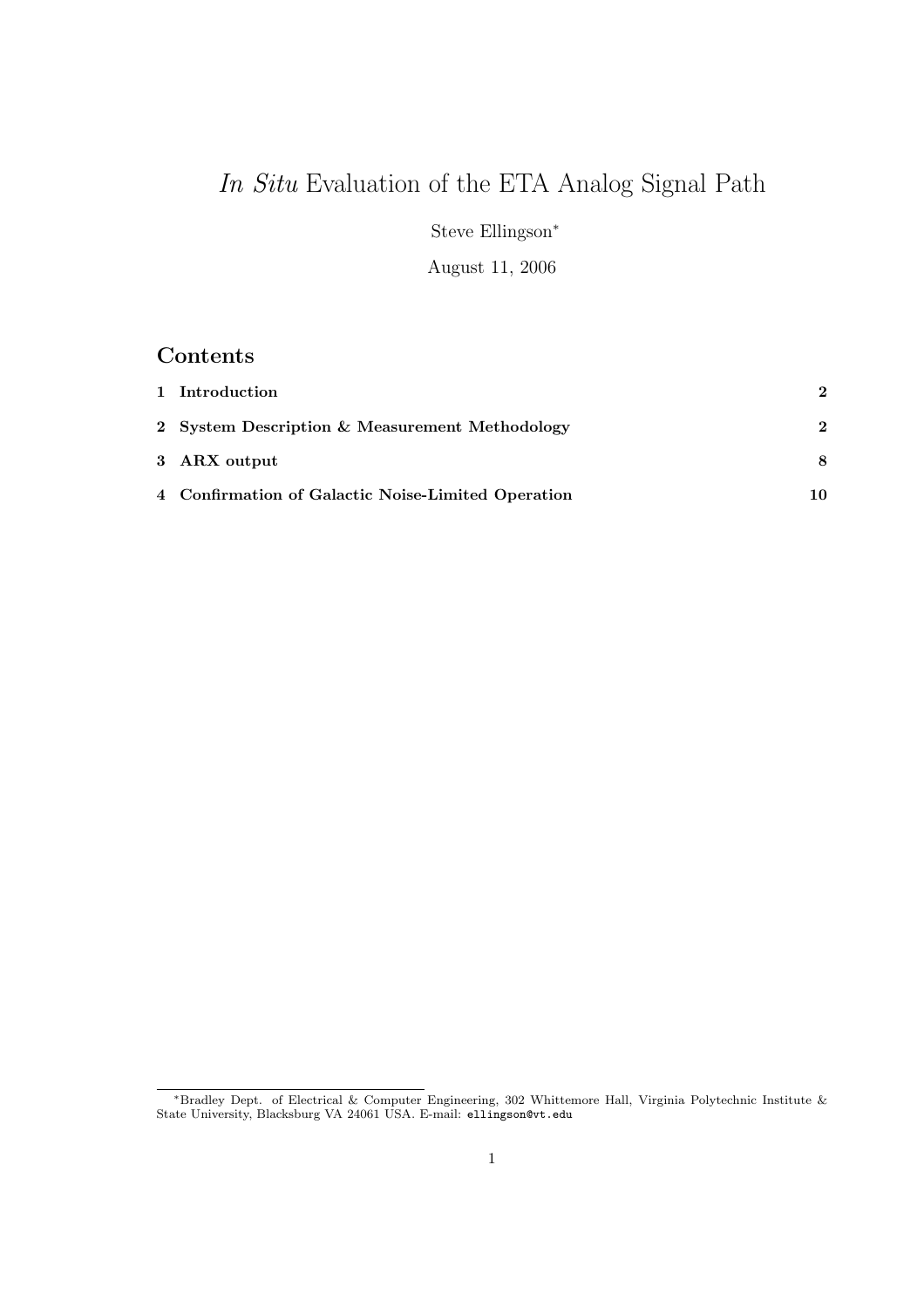#### 1 Introduction

This report documents in situ evaluation of the analog signal path of the Eight-meter-wavelength Transient Array (ETA), August 2–4, 2006. ETA is a radio telescope array, located in rural Western North Carolina, designed to detect single dispersed pulses of astrophysical origin in the range 29– 47 MHz [1]. In this evaluation, an ETA dipole was tested for the first time with a new low-cost compact analog receiver (ARX) [2] intended to upgrade the existing connectorized design and to provide insight into feasibility of this approach for LWA applications. This report also serves to document some of the various forms of RFI encountered at the ETA site, and may also be useful as a description of simple techniques for in situ characterization of the performance of hardware. applicable to LWA and possibly other projects.

#### 2 System Description & Measurement Methodology

The signal path under test consists of the following components:

- Antenna: The "B" (north-south oriented) dipole of Stand 1 was used. The design of the ETA dipole is documented in [3]. For the purposes of this testing, the antenna is conveniently characterized using the methodology described in [4]. In this approach, the antenna is described in terms of it's impedence mismatch efficiency (IME), which is defined as  $1 - |\Gamma|^2$  where  $\Gamma$  is the reflection coefficient at the interface between the dipole and (in this case) a  $100\Omega$  active balun input impedance. In effect, IME is the fraction of the available antenna temperature that is effectively delivered to the active balun. IME in this case was determined using a model for antenna terminal impedance calculated using a NEC2 model of the ETA antenna, with the result shown in Figure 1.
- Active Balun: Described in [5]. The measured transfer function of the actual unit used is shown in Figure 2.
- Coax Cable: The existing buried 105 ft run of RG-58 was used. The loss of this cable was measured to be 3.8 dB at 50 MHz, and a  $\nu^{-0.5}$  frequency dependence (found to be a close match for this type of cable) was assumed to compute the loss at other frequencies.
- Egress Panel: The signal passes through a Polyphaser-brand lightning protector mounted in a common egress panel [6]. The transfer function of the Polyphasor unit is not taken into account in this analysis, but the loss is known to be small  $(< 1 \text{ dB})$  and effectively flat with respect to frequency over the band of interest.
- $ARX$ : Single PCB version, documented in [2]. The PCB was mounted inside an enclosure, but one end was left open to accomodate the RF and power cables used in this testing. The measured transfer function for the ARX at it's maximum gain setting (as was used throughout these measurements) is shown in Figure 4.
- Spectrum Analyzer: Data was collected using a Rhode & Schwartz FSH3 handheld spectrum analyzer. The unit was interfaced to a laptop PC, which provided automated control and data archiving. The spectrum analyzer was used in lieu of the regular ETA electronics so that we could continue to work on the digital electronics and PCs while this lengthy measurement (2 full days!) was underway.

The total transfer function including the active balun, coax, and ARX results shown above is presented in Figure 5. The same result including IME is also shown. This result is the expected total transfer function from antenna temperature (nominally dominated by Galactic noise) to ARX output.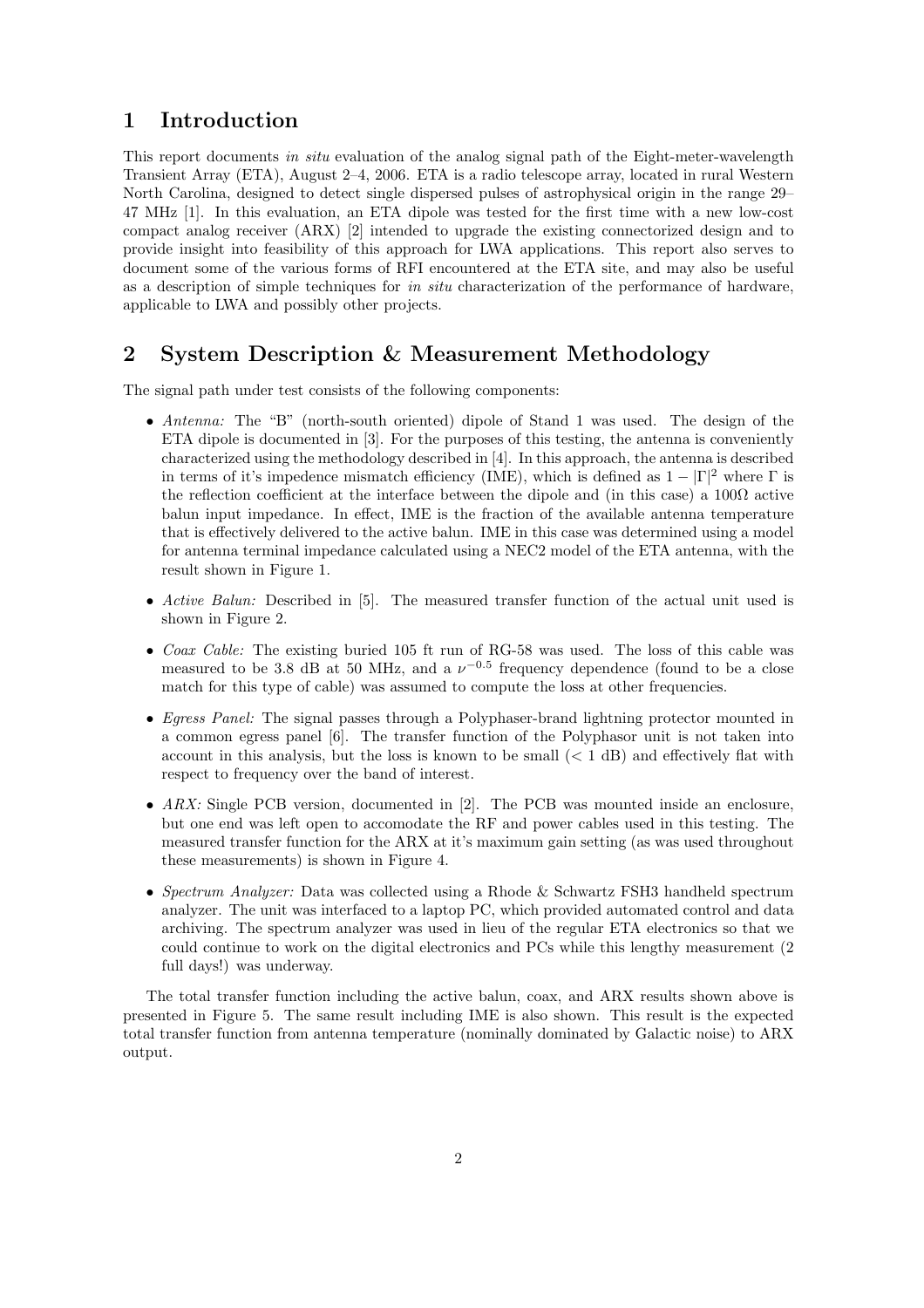

Figure 1: IME of an ETA dipole connected to a  $100\Omega$  active balun input impedance, determined using terminal impedance calculations from a NEC2 model.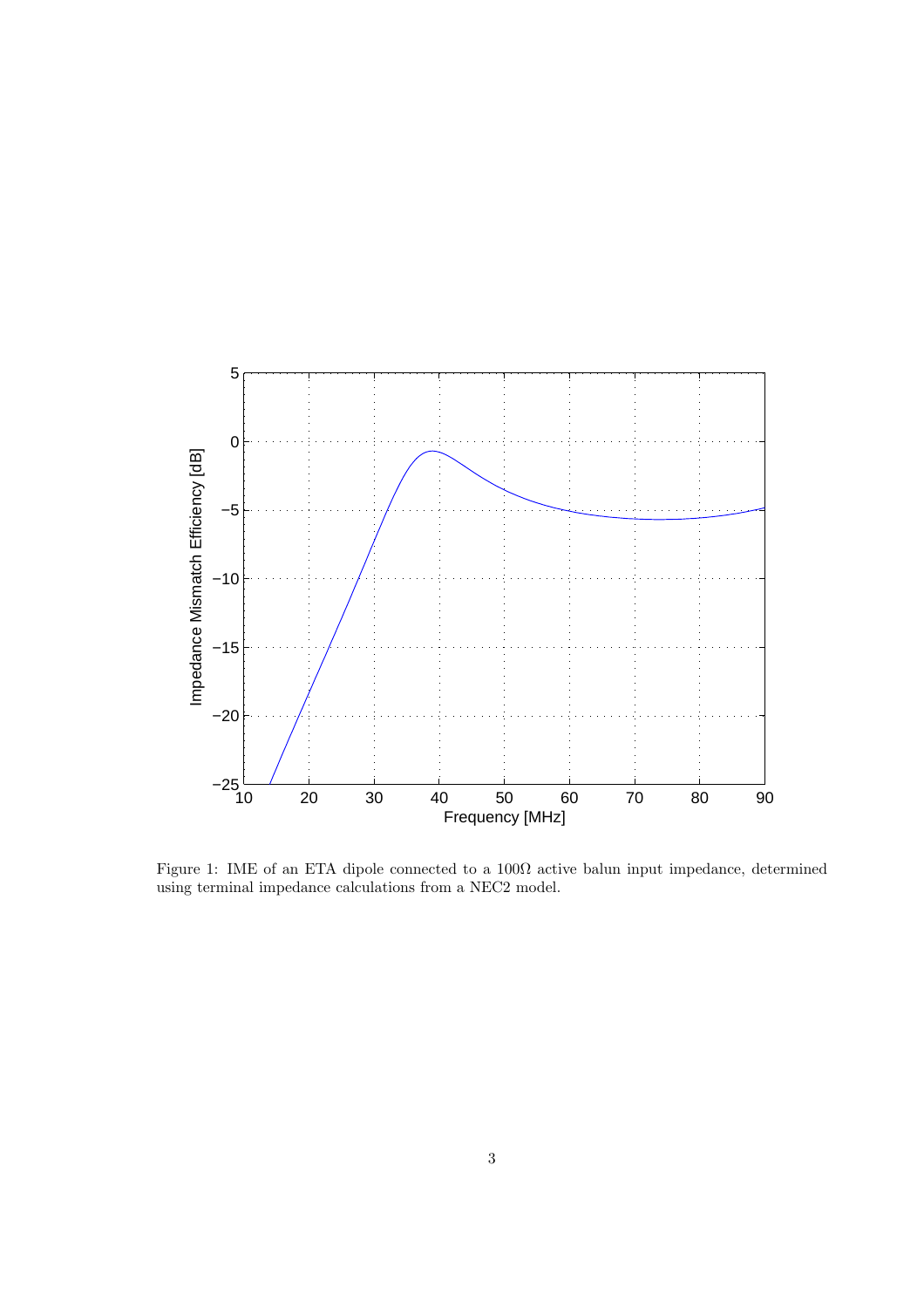

Figure 2: Measured transfer function of the ETA active balun used in this testing.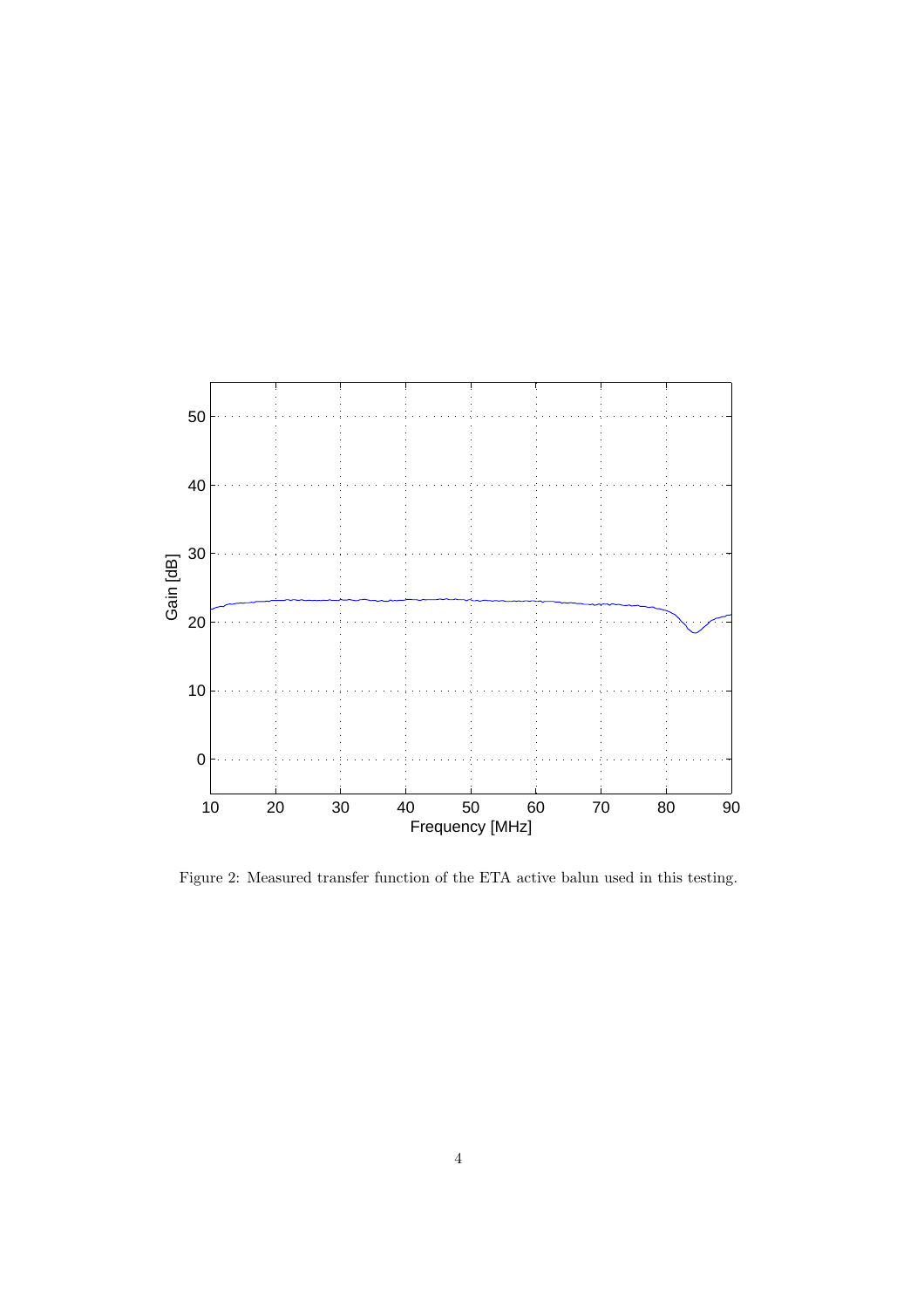

Figure 3: ARX used in this testing. Rectangle-shaped features seen along top and right side of board are for shields which were not installed (nor found to be necessary).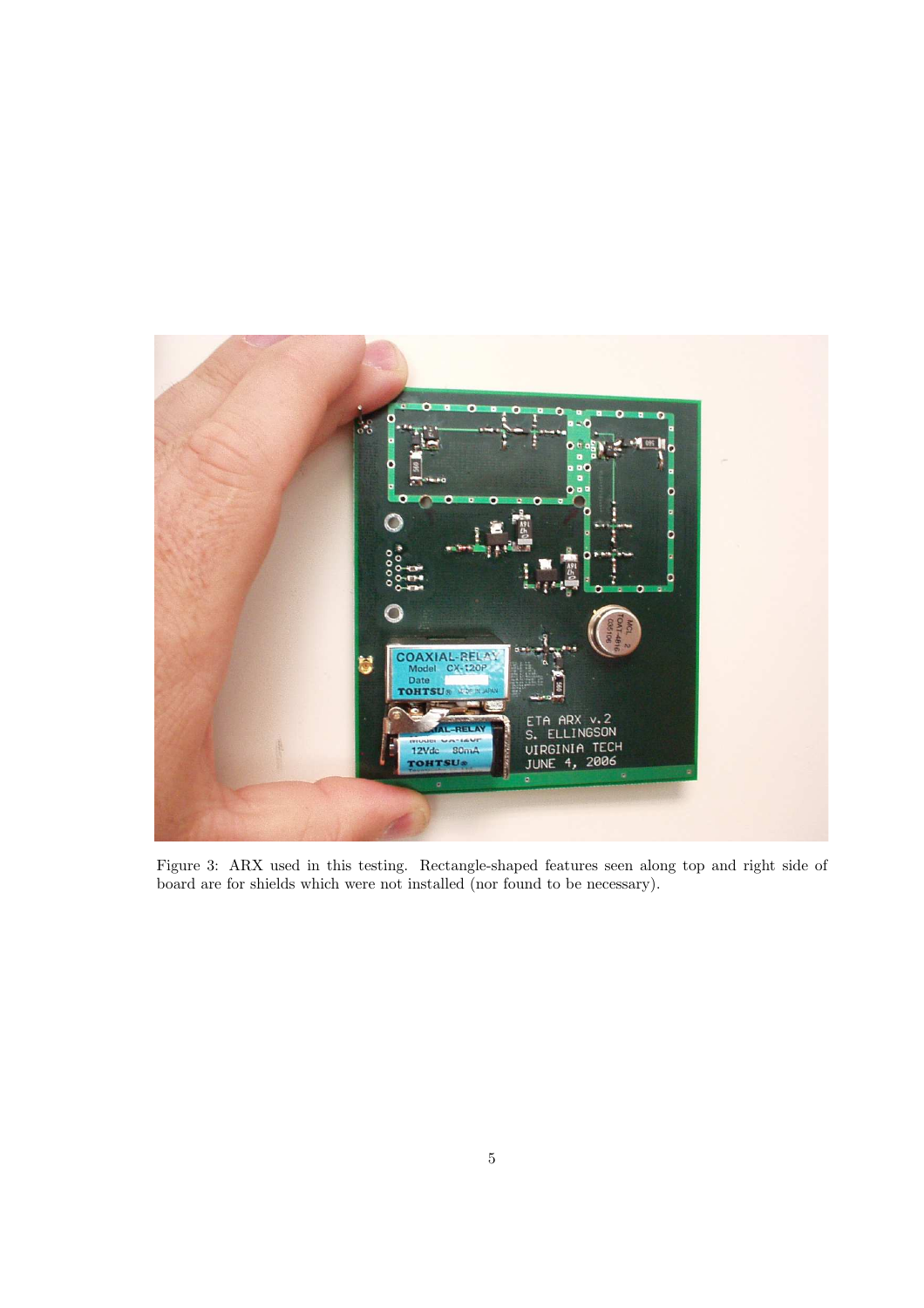

Figure 4: Measured transfer function of the ARX. Ragged features at low levels are due to measurement noise resulting from the limited dynamic range of the instrument used to make this measurement.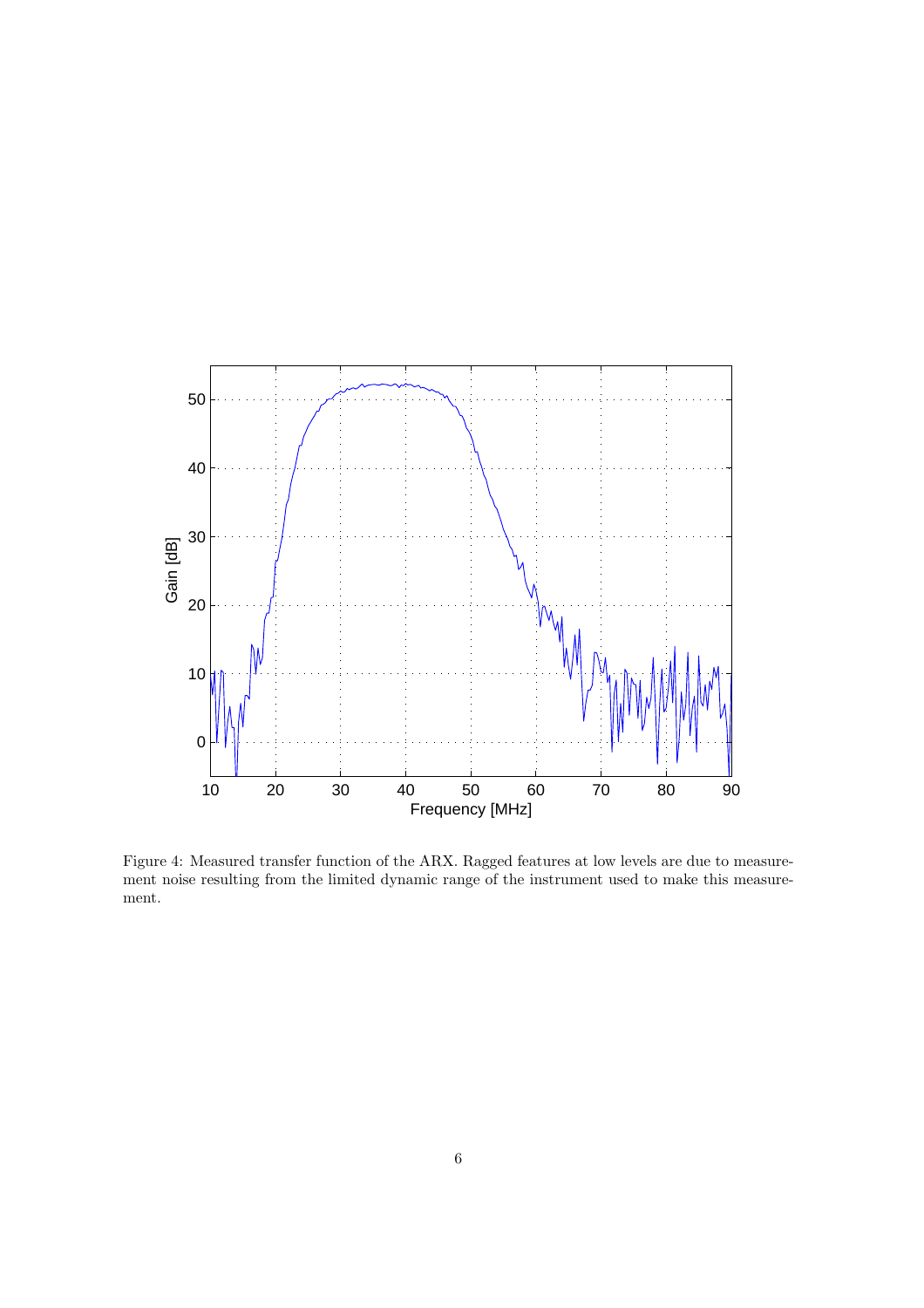

Figure 5: Solid/Top: The total transfer function including the active balun, coax, and ARX. Broken/Bottom: Same, except now including the antenna response (IME).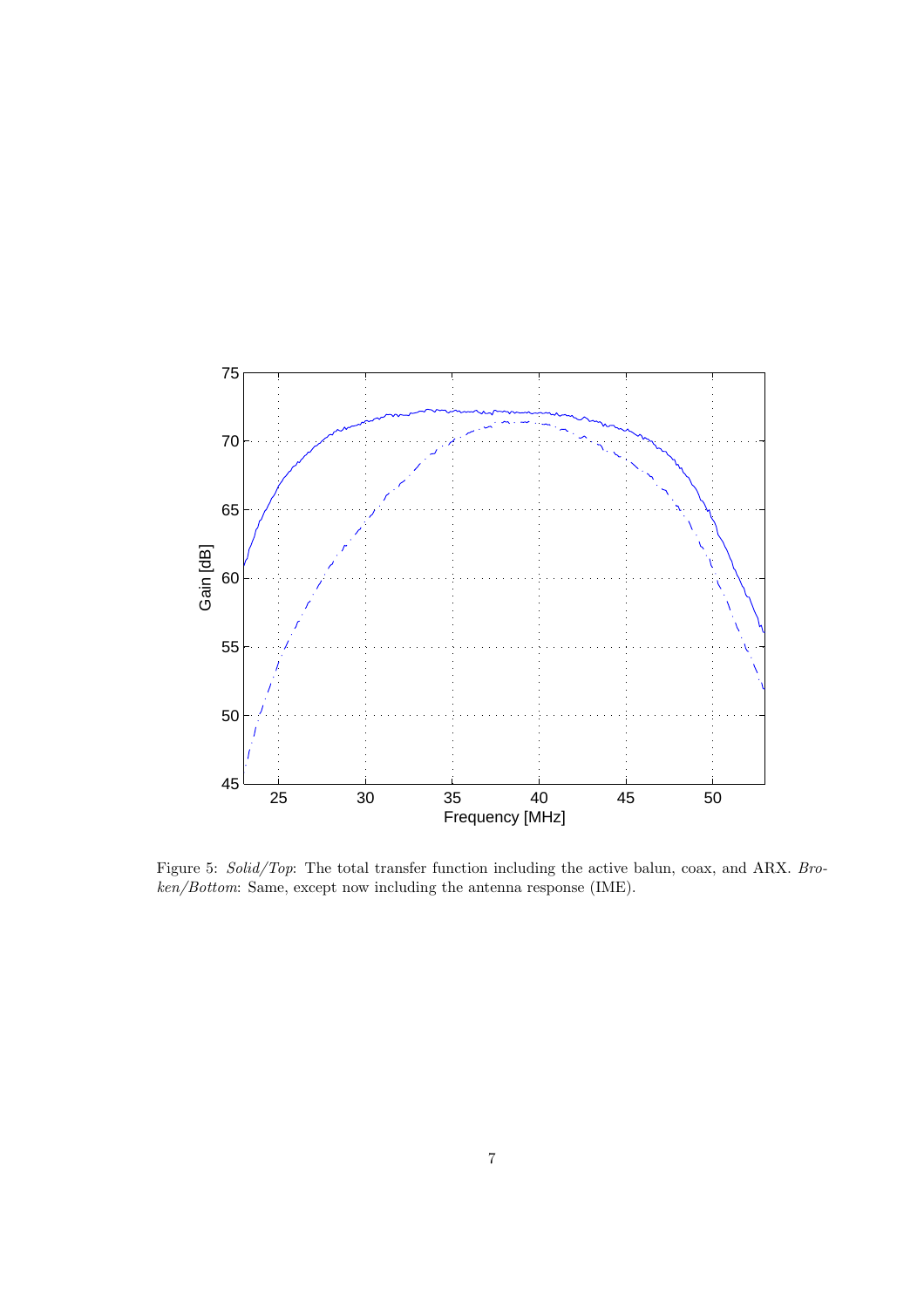

Figure 6: Output of ARX: Mean value after 2 days of continuous measurement. No attempt has been made to calibrate the frequency response. Strong signals above 50 MHz are analog TV stations. The noise floor at about −78 dB is due to the spectrum analyzer.

#### 3 ARX output

Figure 6 shows the output of the ARX, measured over a period of about 48 contiguous hours. The similarity to Figure 5 (including IME) is apparent. Also apparent is strong RFI above 50 MHz (TV stations); note these have been suppressed by at least 50 dB by the ARX.

Figure 7 shows the same result, but now calibrated to remove the ARX, coax, active balun, and antenna (IME). Thus, this represents power actually incident on the antenna. Clearly visible is a slope in the noise floor attributable to the Galactic background (more on this later). The noise floor exhibits a slow ripple of about 0.5 dB which is attributable to impedance mismatch between the output of the active balun and the long coax cable.<sup>1</sup> Some RFI is apparent, including HF activity around 27 MHz, a local state police base station at 42.6 MHz, various (unidentified) clutter between 46 MHz and 49 MHz, and the 50.0–50.3 MHz portion of the 6-meter Ham band, which is commonly used for long-distance (100's to 1000's of km) communication. Some of the 46–49 MHz could be self-generated, but most of it is narrowband and outside the ETA range of interest (29–47 MHz), so we have not been too motivated to track it down.

Figures 8 and 9 show the same data as in Figures 6 and 7, but now in the form of dynamic spectra. The diurnal variation of the antenna temperature is clearly visible. Episodes of broadband RFI, not apparent in the previous plots, is now visible at about 6, 30, and 35 hours from measurement start.

 $1$ This is a "feature" of some of the active baluns, and is due to the sleezy way the output connector is connected to the internal PCB. The resulting ripple is utterly stable and is easily accomodated in ETA's intended use, and therefore we have never bothered to improve this. Suitable modifications are, however, easy to do.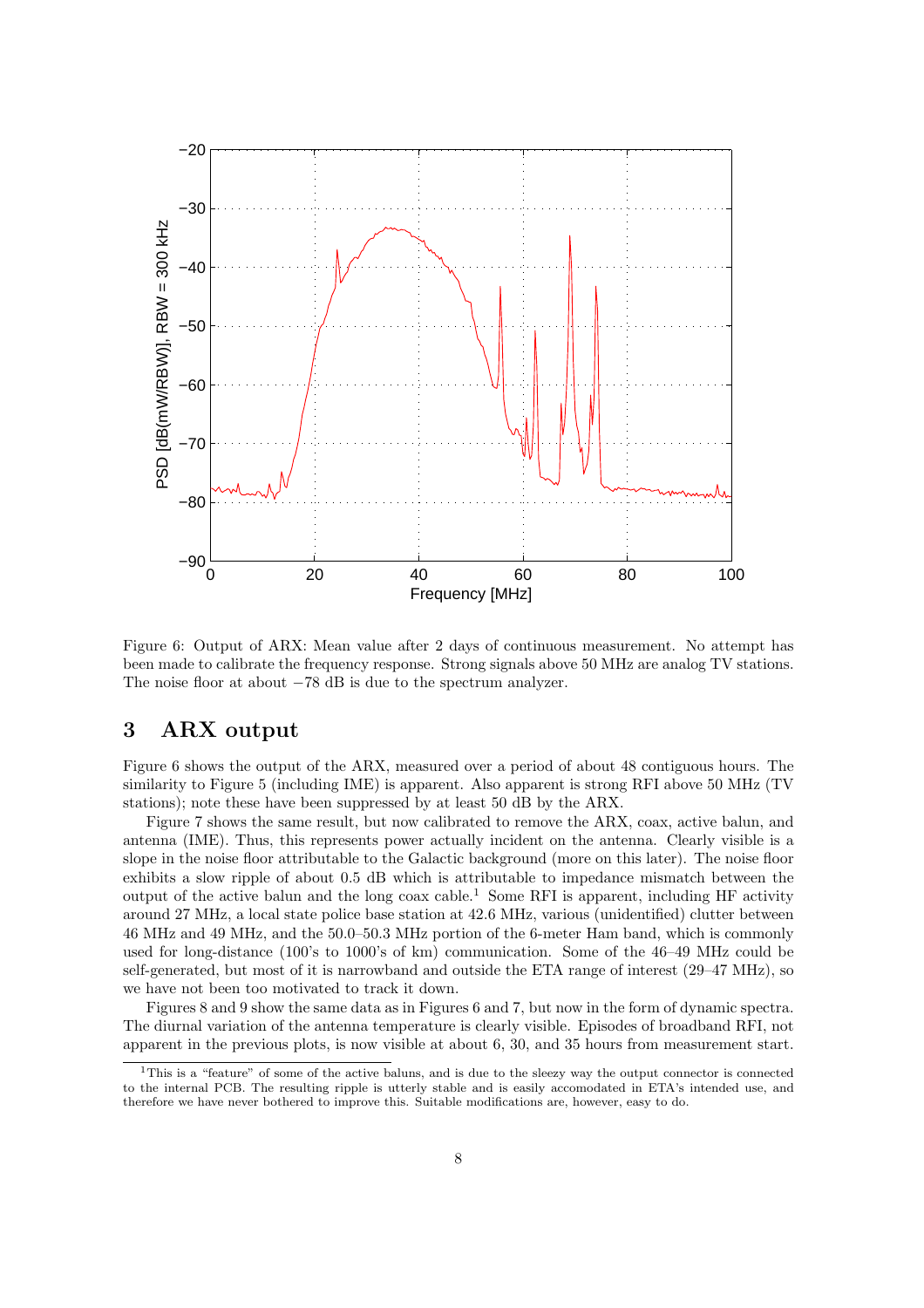

Figure 7: Calibrated output of ARX, summarizing 2 days of continuous observations. Top/Red: Max hold, Middle/Blue: Mean, Bottom/Black: Median.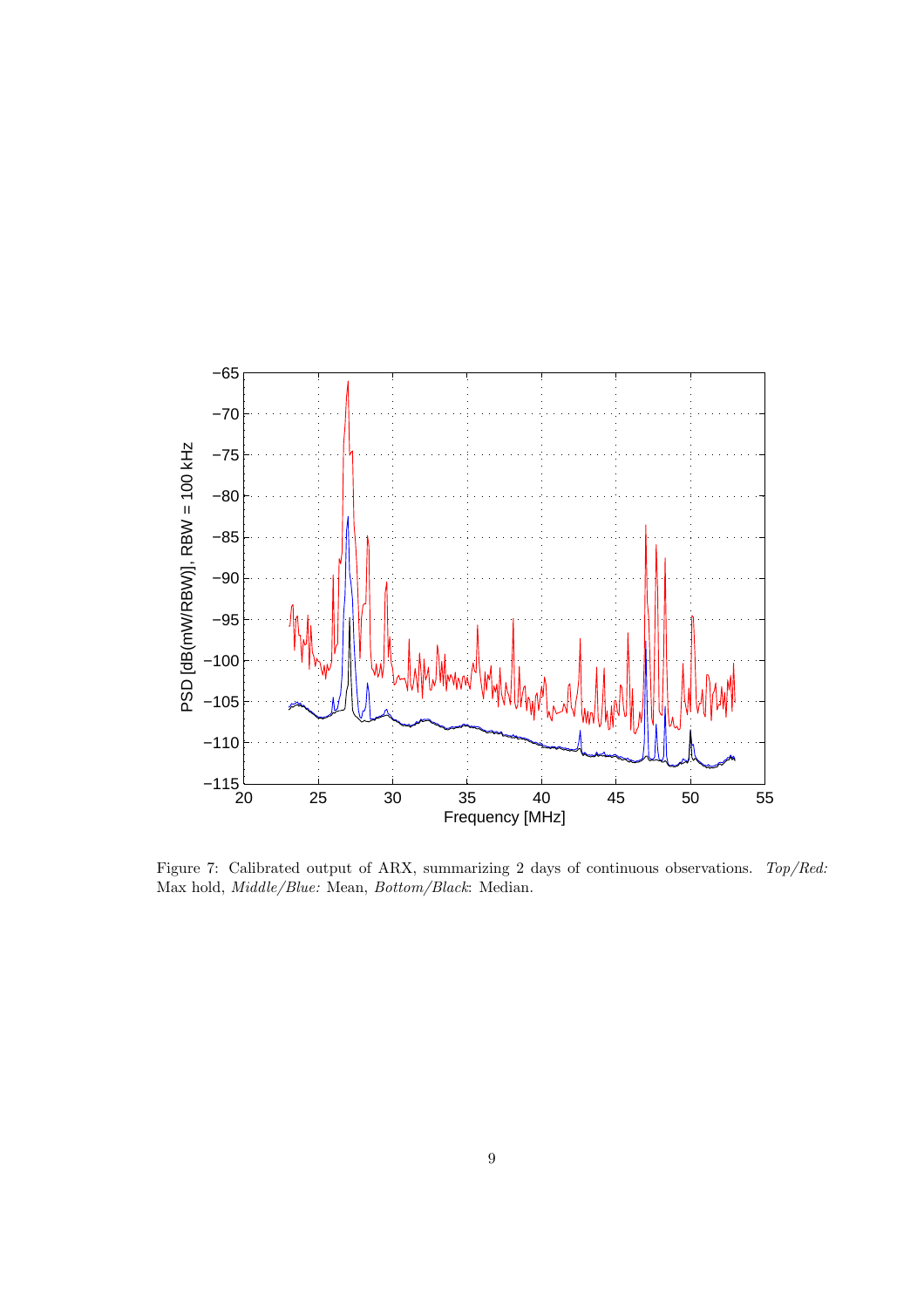

Figure 8: Dynamic spectra, as measured at ARX output (no calibration). The solid and broken horizontal lines correspond to local midnight and noon, respectively.

These episodes are currently a mystery to us. For a long time, we noted this primarily during the local morning daylight hours, but recently this activity has begun to occur at seemingly random times. The episodes are utterly uncorrelated with any deliberate activity involving the ETA system, as far as we are aware. ETA digital electronics (including between 4 and 13 FPGA boards in unshielded enclosures and 5 PCs with LCD monitors) were operational with an irregular schedule during this measurement, but no correlation between that schedule and the RFI was noted. For example, all of the digital electronics and PCs were actually powered off when one of these episodes occurred. For this and other reasons, we are almost certain this is not self-generated RFI.

Also apparent in Figures 8 and 9 are ionospheric enhancements of terrestrial propagation occuring about 12 and 25 hours from measurement start. These are readily identified by noting occupancy of the 50.1–50.3 MHz Ham band, which is normally "dead" unless ionospheric enhancement is present. The 50.0–50.1 MHz band is always occupied, and consists of beacons distributed throughout the U.S. and the world which are used by Hams to detect these ionospheric enhancements.

### 4 Confirmation of Galactic Noise-Limited Operation

Figure 10 shows the total power in a 1 MHz bandwidth at 5 frequencies, after calibration to remove all instrumental responses. Diurnal variation is clearly visible. Note that there is no flattening around the daily minimums, which would indicate that internally-generated noise was starting to dominate. Also note that the variation at the highest frequency appears to be the same as the variation at lower frequencies, suggesting that the system is strongly Galactic noise-limited throughout the passband.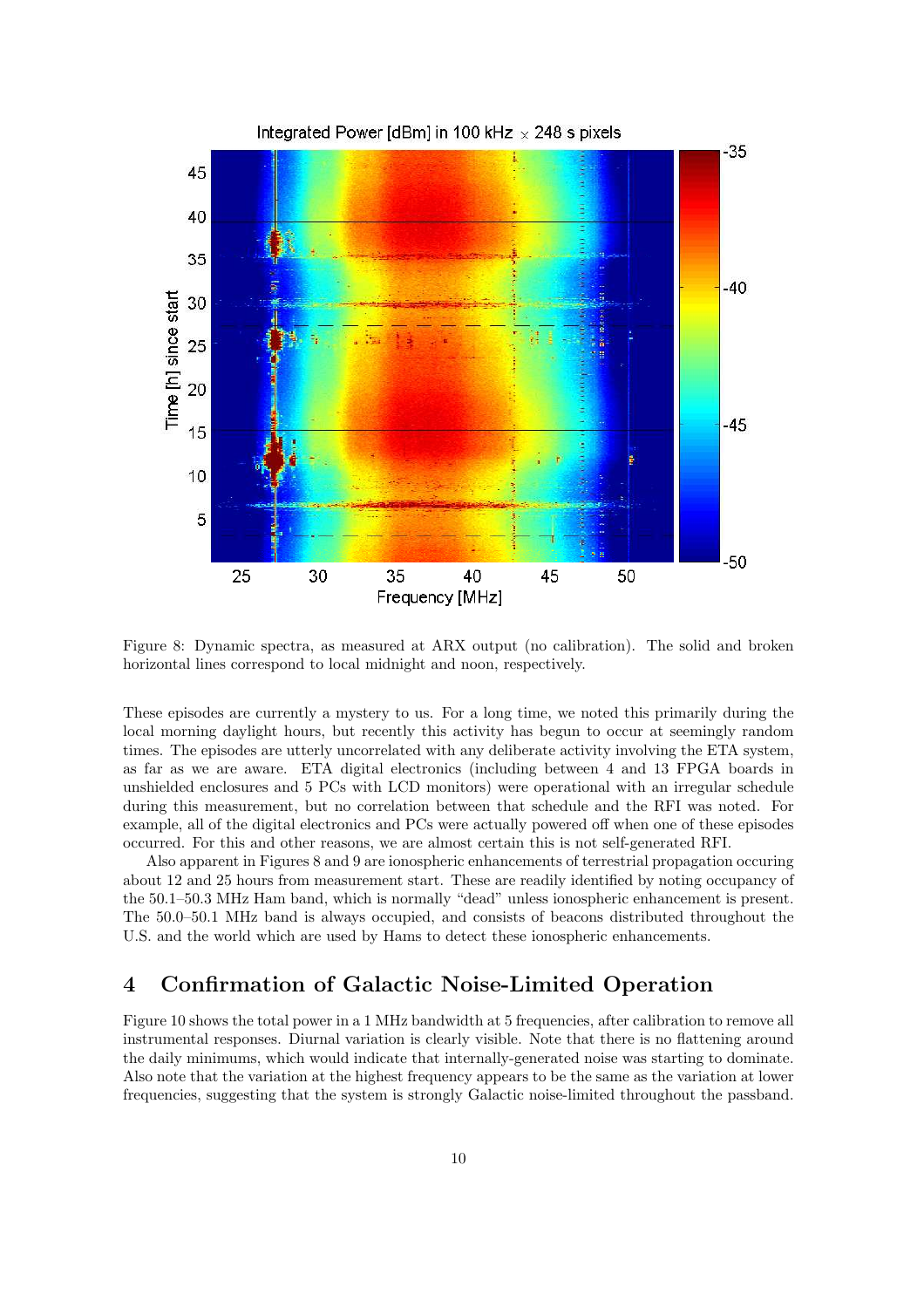

Figure 9: Dynamic spectra, calibrated to remove all instrumental responses, nominally yielding incident power spectral density. The solid and broken horizontal lines correspond to local midnight and noon, respectively.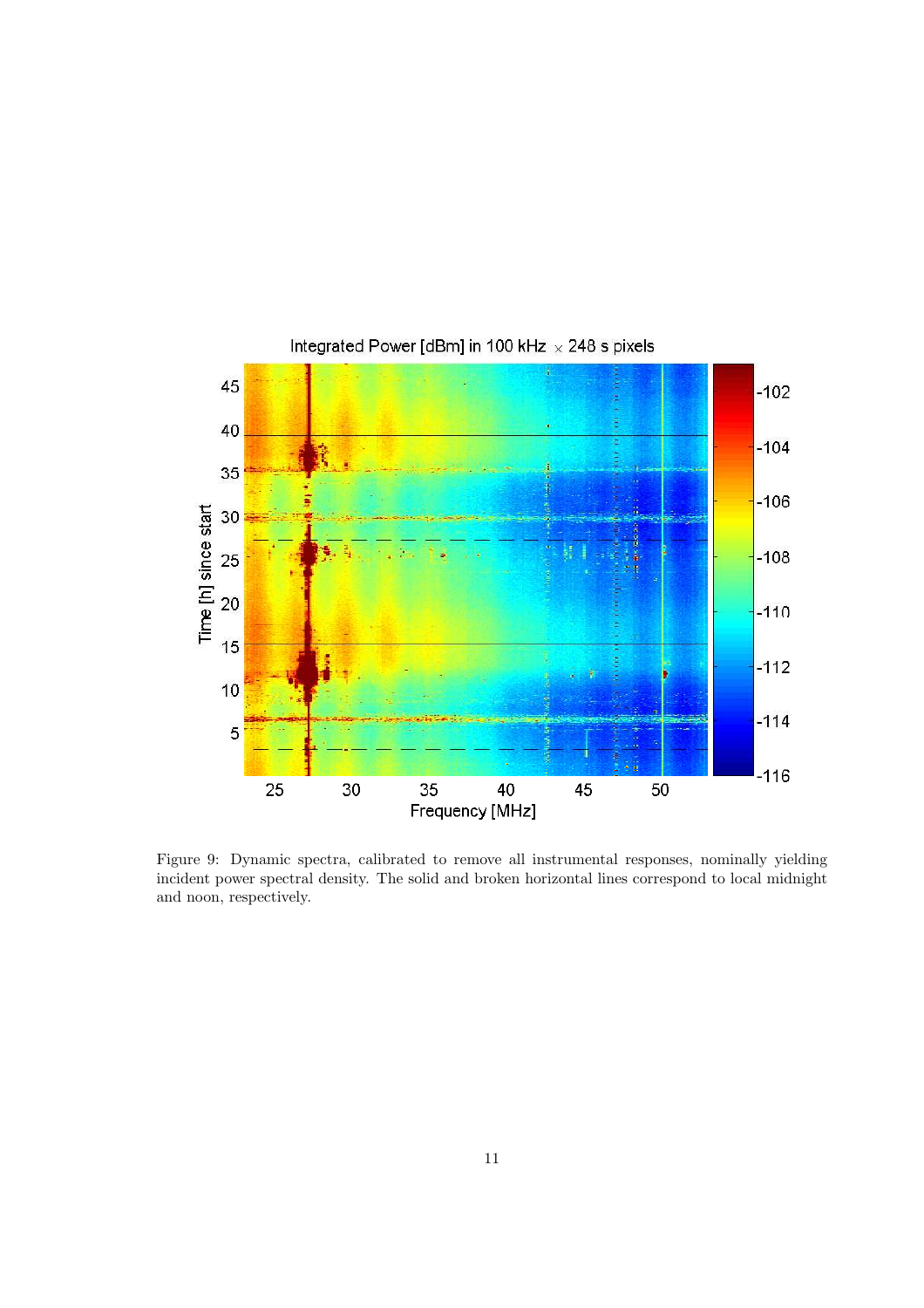

Figure 10: Total power in a 1 MHz bandwidth, after calibration to remove all instrumental responses. Center frequencies are, top to bottom: 29.5, 34.5, 39.0, 41.5, and 46.0 MHz.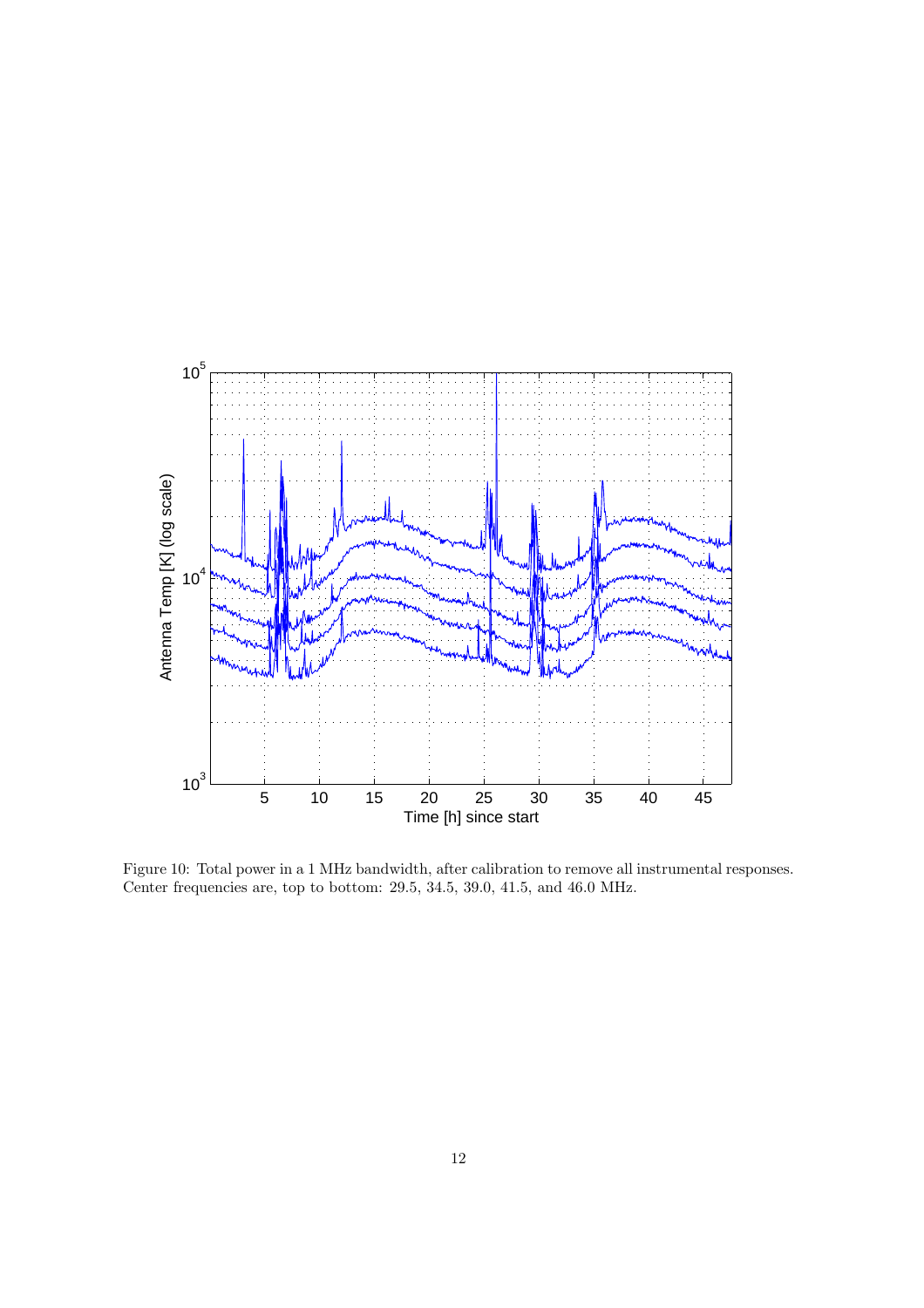

Figure 11: Blue: Integrated spectrum from two separate 1 h observations spaced 24 h apart, taken at times corresponding to maximum antenna temperature. Red: Integrated spectrum from two separate 1 h observations spaced 24 h apart, taken at times corresponding to minimum antenna temperature. Broken/Black: Predicted value of Galactic Background (see text).

Figure 11 shows spectra obtained by averaging over about 1 hr of observations (note that effective integration time is  $<<$  than this due to the use of a spectrum analyzer). The four spectra shown correspond to observations beginning 7.5 h (red), 15.0 h (blue), 31.5 h (red), and 39.0 h (blue) after start; with the first corresponding to a time of minimum antenna temperature, the third taken 24 h later; the second corresponding to a time of maximum antenna temperature, and the fourth taken 24 h later. Also shown is a prediction of the spectrum of the Galactic background based on a simple static sky model described in the Appendix of [4] and based on (Cane, 1979) [7]. In this figure, note the following:

- Measurements taken 24 h apart are in very close agreement.
- The measurements taken during a time of maximum antenna temperature agree well, both in level and in slope, to the static sky model.
- The ratio of the "max" spectra to the "min" spectra is approximately 1.7 ( $\sim$  2.3 dB), and is approximately frequency independent, which agrees well with sky models which account for the diurnal variatiation of the antenna temperature.

All of these items are consistent with a system which is strongly Galactic noise limited over both time of day and frequency, at least in the range 23-53 MHz.

It is tempting to try to estimate the noise temperature of the active balun based on the above data, but in practice this appears to be quite difficult to do. It is obvious from the above data that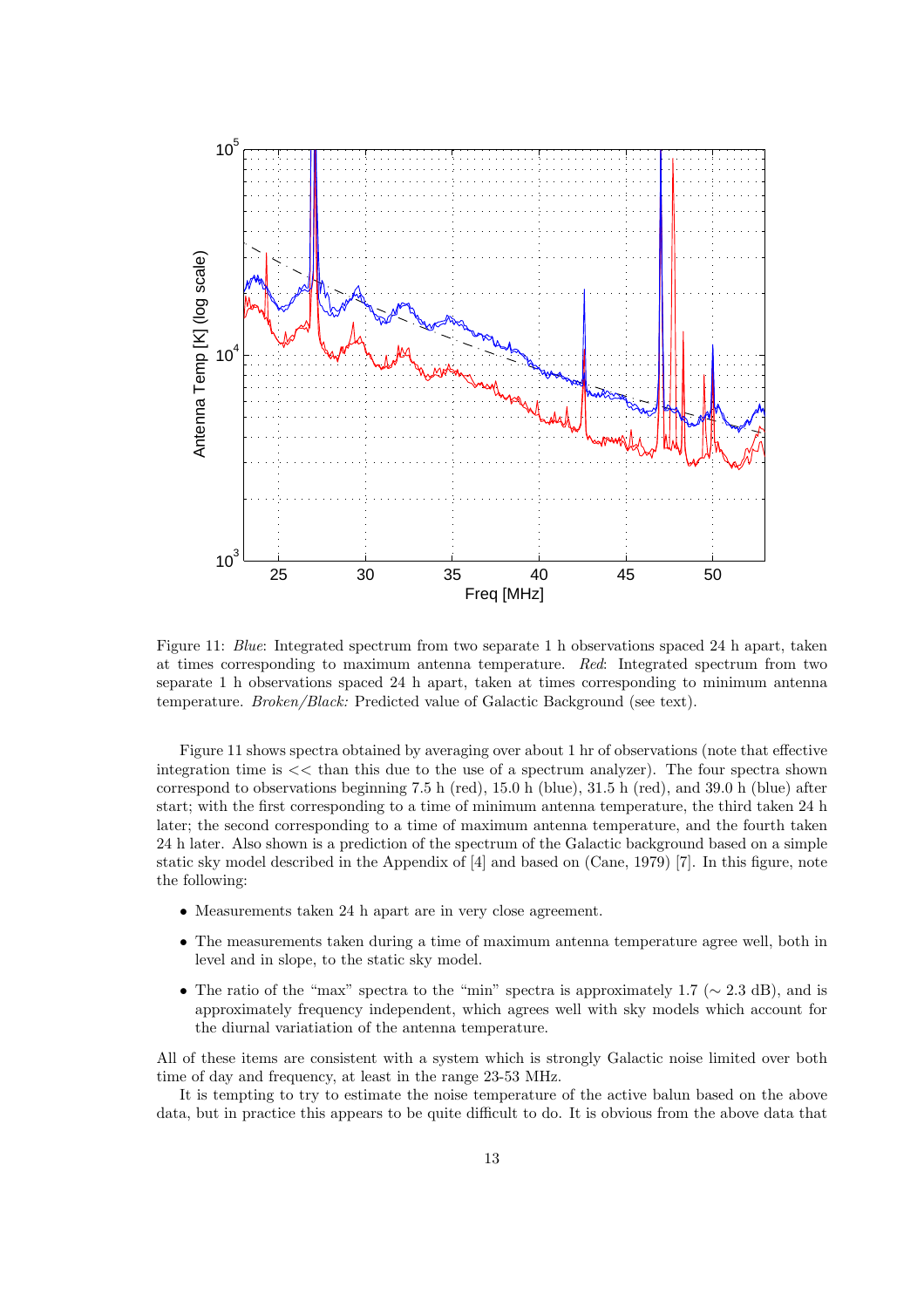the noise temperature is much less than 4000 K; if we assume this means that it is at least 10 dB less then the noise temperature is upper bounded at 400 K. The actual noise temperature is believed to be more like 260 K, but any value less than 1000 K or so will probably yield results similar to those shown here.